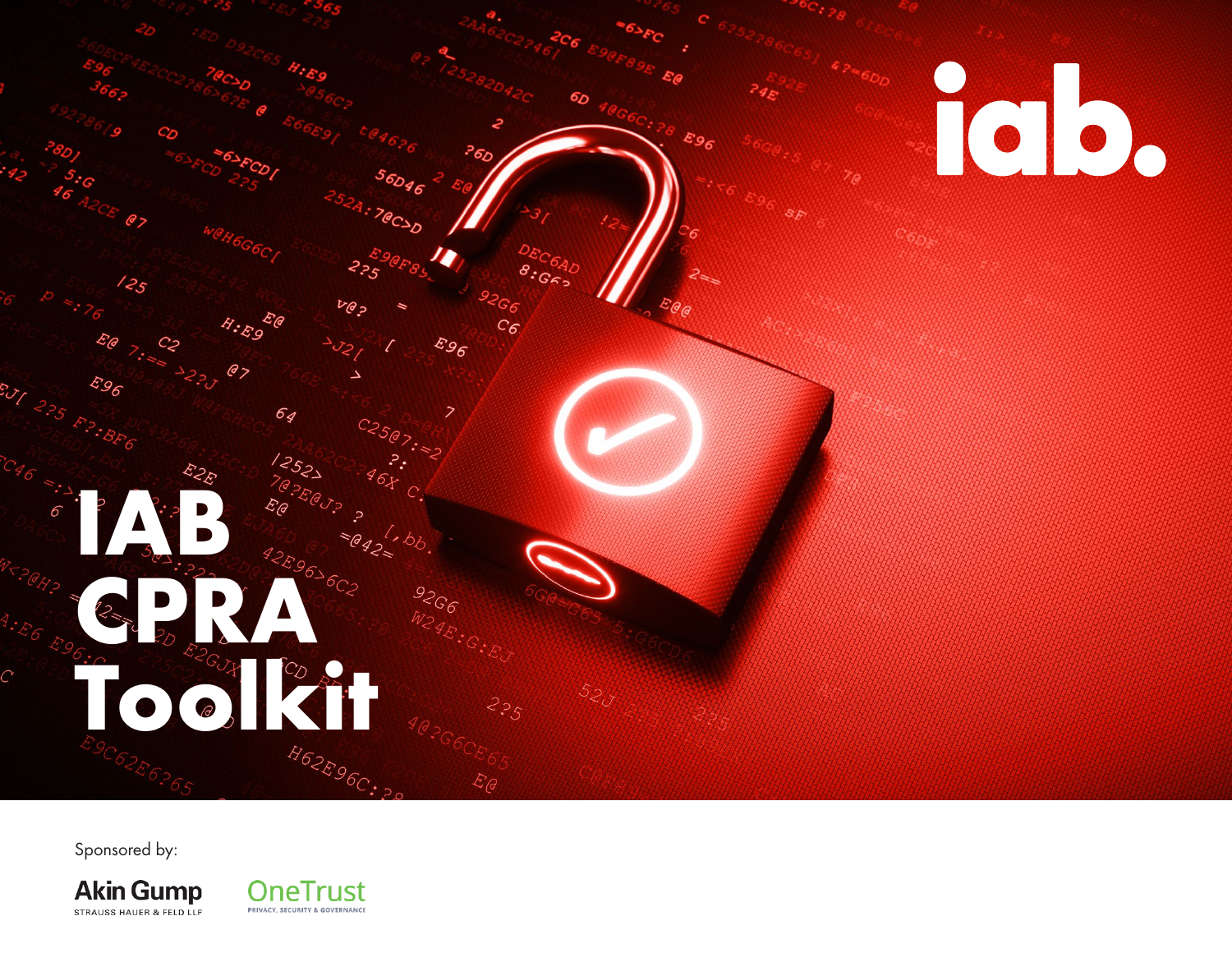#### IC D. CPRA Toolkit

#### General Information

**The California Privacy Rights Act** (CPRA) substantially amends the California Consumer Privacy Act (CCPA) and most of those amendments become operative on January 1, 2023. Included below are practical steps that can be used in designing a company's CPRA compliance plan. The focus is primarily on changes that are needed to comply with the CPRA amendments and not existing CCPA requirements. In addition, the CPRA contemplates significant rulemaking which, once promulgated, may impact the steps identified below.

| <b>Privacy Program Action</b><br><b>Items (due to CPRA</b><br><b>Amendments)</b> | <b>Rationale for Action Item</b>                                                                            | <b>Operational Considerations</b>                                                                                                                                                                                                                                                                                                                                                                                                                   | <b>Resource</b>                      |                          |
|----------------------------------------------------------------------------------|-------------------------------------------------------------------------------------------------------------|-----------------------------------------------------------------------------------------------------------------------------------------------------------------------------------------------------------------------------------------------------------------------------------------------------------------------------------------------------------------------------------------------------------------------------------------------------|--------------------------------------|--------------------------|
| Refresh Data Map                                                                 | The CPRA brings additional data sets into scope such as<br>sensitive personal information and employee data | Enhance data mapping data model to account for<br>categories of data such as sensitive and non-sensitive PI<br>Bring into scope systems, processes and vendors<br>processing employee data (map where data is being<br>processed and how to account for items such as legal<br>holds)<br>Assess processes using automated decision making.<br>Perform discovery assessments or leverage data<br>discovery tools to ensure full coverage of systems. | <b>Data Mapping</b><br>Questionnaire | $\Box$ Yes<br>$\Box N/A$ |
| <b>Revise Service Provider</b><br>2.<br>Contracts                                | The CPRA revised the definition of Service Provider<br>Specified provisions in the CPRA are identified      | Assess third-party vendors to determine where data is<br>being transferred/processed by service providers<br>Assess where service provider addendums have been<br>added to contracts                                                                                                                                                                                                                                                                | <b>Vendor</b><br><b>Addendum</b>     | $\Box$ Yes<br>$\Box N/A$ |
| <b>Revise or Enter into</b><br>3.<br><b>Contractor Agreements</b>                | The CPRA provides for the definition of Contractor<br>Specified provisions in the CPRA are identified       | Assess third-party vendors to determine where data is<br>being transferred/processed by contractors<br>Assess where contractor addendums have been added to<br>contracts                                                                                                                                                                                                                                                                            | <b>Vendor</b><br><b>Addendum</b>     | $\Box$ Yes<br>$\Box N/A$ |

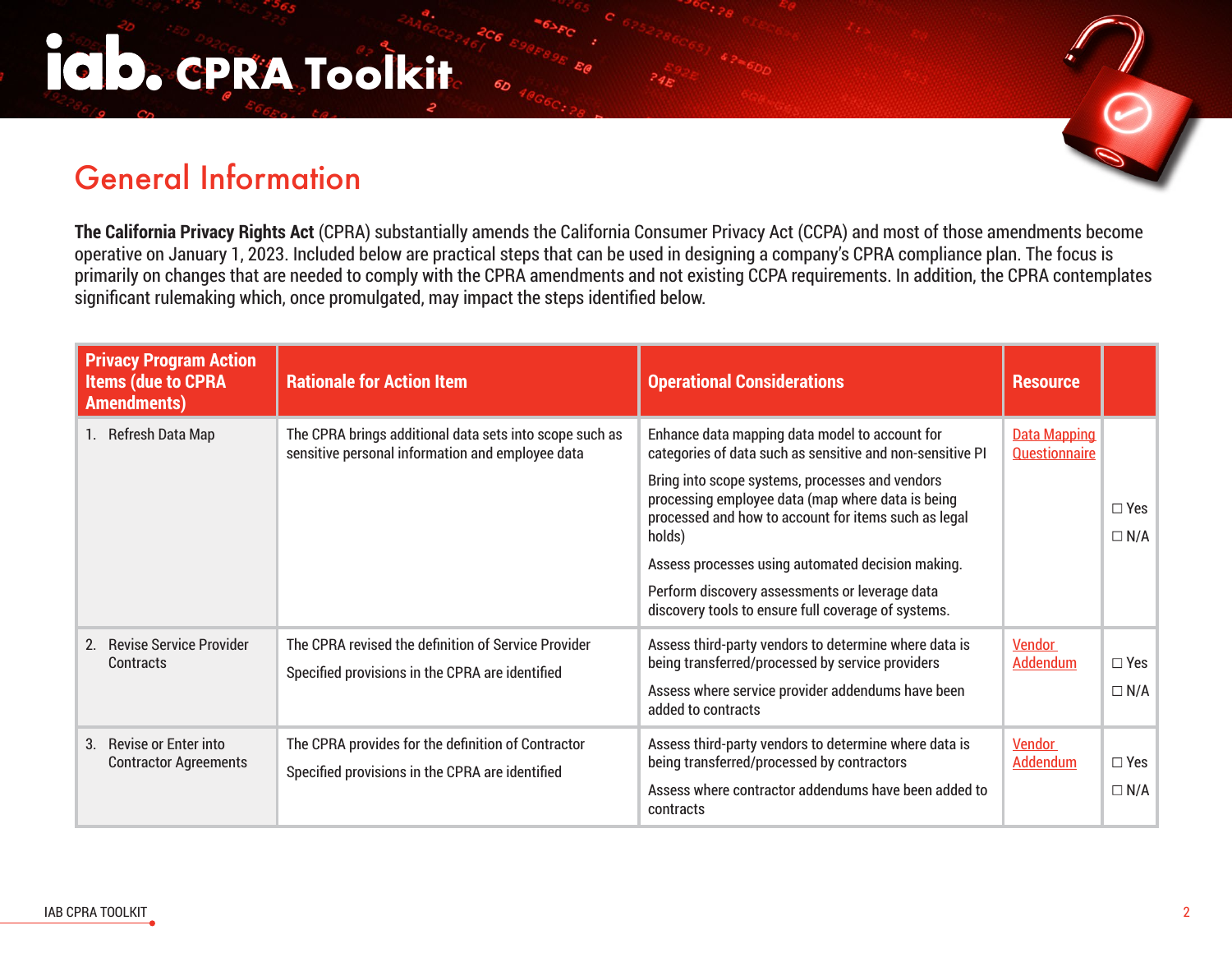## COCCERTA TOOKITO OF

| <b>Privacy Program Action</b><br><b>Items (due to CPRA</b><br><b>Amendments)</b>                                                                                                               | <b>Rationale for Action Item</b>                                                                                                                                                                                                   | <b>Operational Considerations</b>                                                                                                                                                                                                                           | <b>Resource</b>                             |                             |
|------------------------------------------------------------------------------------------------------------------------------------------------------------------------------------------------|------------------------------------------------------------------------------------------------------------------------------------------------------------------------------------------------------------------------------------|-------------------------------------------------------------------------------------------------------------------------------------------------------------------------------------------------------------------------------------------------------------|---------------------------------------------|-----------------------------|
| 4. Enter into Third party<br>Agreements                                                                                                                                                        | The CPRA revised the definition of Third Party<br>Specified provisions in the CPRA are identified                                                                                                                                  | Assess third-party to determine where they are in scope<br>for CPRA<br>Map current contracts and agreements to determine<br>where updates are needed<br>Update agreements appropriately                                                                     | Vendor<br>Addendum                          | $\Box$ Yes<br>$\Box N/A$    |
| 5. Revise Data Retention<br>Plan to:<br>• include concepts of<br>purpose and storage<br>limitation and data<br>minimization and<br>· identify the time period for<br>which each category of PI | The CPRA requires a clear statement at the point of<br>collection regarding how long each category of PI will<br>be retained, or, if that's not possible, the criteria used to<br>determine retention periods.                     | Assess and map systems storing/processing PI to<br>determine if retention policies are in place<br>Map existing retention mechanism (ex. internal settings<br>for applications vs external policies)<br>Tag data fields with appropriate retention policies | <b>Data Mapping</b><br>Questionnaire        | $\Box$ Yes<br>$\Box N/A$    |
| 6. Disclosure of automated<br>decision making                                                                                                                                                  | The CPRA requires the disclosure of meaningful<br>information to consumers about automated decision-<br>making technology                                                                                                          | Assess business processes to determine where automated<br>decision making is needed<br>Determine which systems are sourcing and storing<br>information tied to automated decision making<br>Deploy notice on collection point sources                       | <b>Data Mapping</b><br><b>Questionnaire</b> | $\square$ Yes<br>$\Box N/A$ |
| 7. Conduct regular risk<br>assessments if processing<br>of PI presents a significant<br>risk to consumers' privacy<br>or security.                                                             | The factors to be considered in determining when<br>processing may result in significant risk to the security of<br>PI shall include the size and complexity of the business<br>and the nature and scope of processing activities. | Assess systems, processes, and vendors where PI is<br>present to determine risk of data processing<br>Build regular assessment timelines into SOPs                                                                                                          |                                             | $\Box$ Yes<br>$\Box N/A$    |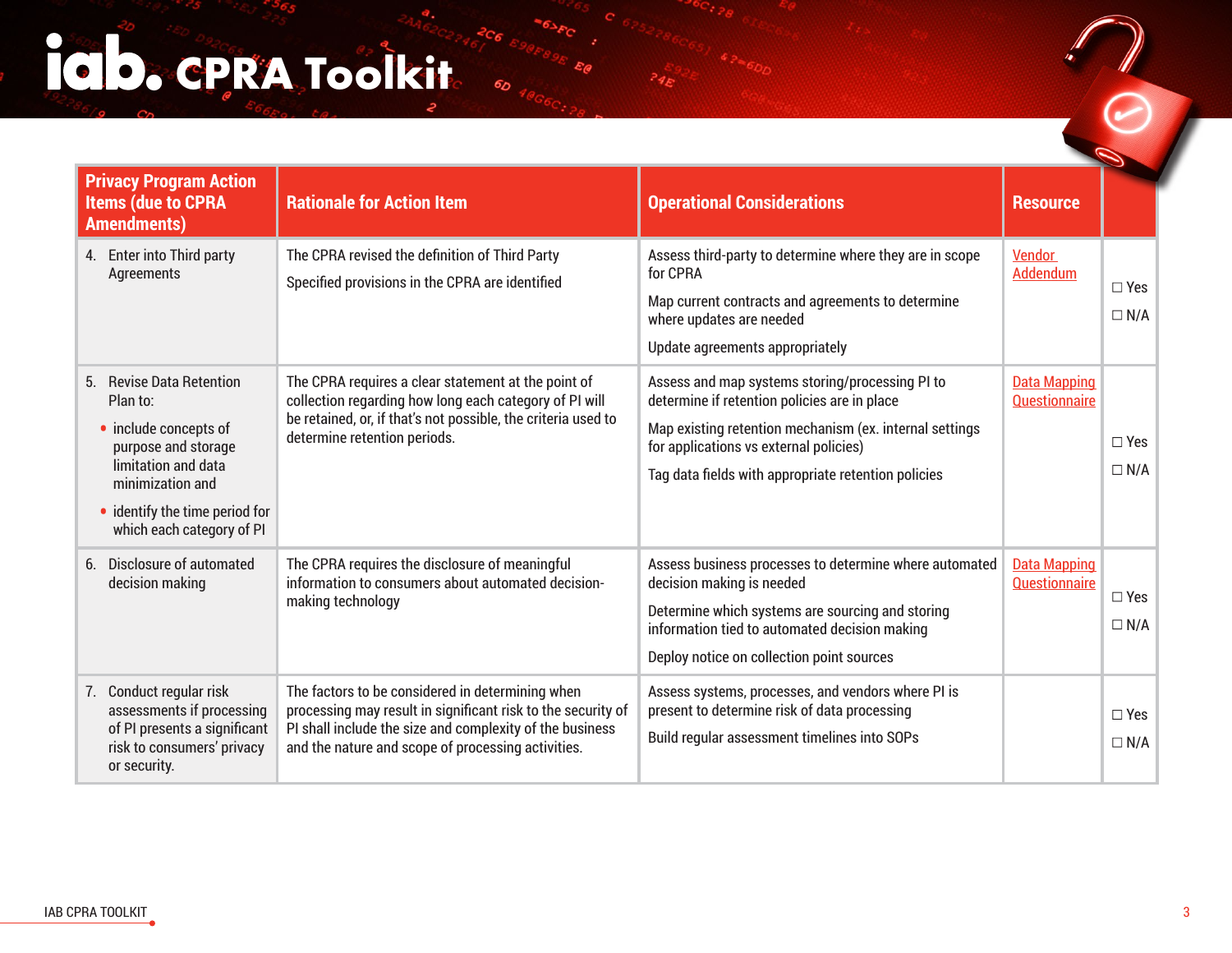## COCPRA TOOKING SOF

| <b>Privacy Program Action</b><br><b>Items (due to CPRA</b><br><b>Amendments)</b>                                                                     | <b>Rationale for Action Item</b>                                                                                                                                                                                                                                                                                                                                                                                                                                                                                          | <b>Operational Considerations</b>                                                                                                                                                                                       | <b>Resource</b>                       |                             |
|------------------------------------------------------------------------------------------------------------------------------------------------------|---------------------------------------------------------------------------------------------------------------------------------------------------------------------------------------------------------------------------------------------------------------------------------------------------------------------------------------------------------------------------------------------------------------------------------------------------------------------------------------------------------------------------|-------------------------------------------------------------------------------------------------------------------------------------------------------------------------------------------------------------------------|---------------------------------------|-----------------------------|
| 8. Conduct annual,<br>independent cybersecurity<br>audit if processing of PI<br>presents a significant risk<br>to consumers' privacy or<br>security. | The CPRA requires a cybersecurity audit on an annual<br>basis, including defining the scope of the audit and<br>establishing a process to ensure that audits are thorough<br>and independent, if processing of PI presents a significant<br>risk to consumers' privacy or security. The factors to be<br>considered in determining when processing may result in<br>significant risk to the security of PI shall include the size<br>and complexity of the business and the nature and scope<br>of processing activities. | Perform risk assessments to determine if significant risk<br>is posed to the consumer<br>Based on risk scoring, perform cybersecurity audit of<br>systems holding PI                                                    |                                       | $\square$ Yes<br>$\Box$ N/A |
| 9. Update information<br>security policies and<br>practices and continue<br>implementation of<br>"reasonable security."                              | A business that collects PI shall implement reasonable<br>security procedures and practices appropriate to the<br>nature of the PI to protect PI from unauthorized or illegal<br>access, use, modification or disclosure in accordance with<br>1798.81.5.<br>Reasonable security identified in multiple contexts (e.g.,<br>third parties and verifiable requests, etc.).                                                                                                                                                  | Determine current set of security and risk controls and<br>map against systems and vendors<br>Audit control implementation across business units and<br>systems                                                         |                                       | $\Box$ Yes<br>$\Box N/A$    |
| 10. Revise Privacy Policy                                                                                                                            | Revise privacy policy to add consumer rights, additional<br>required disclosures and obligations (e.g., add categories<br>of SPI, right to correct inaccurate PI, consumer right not<br>just to opt out of sale but also to "share" PI; consumer<br>right to direct a business to limit the use of sensitive PI,<br>make the internet website available for request to delete<br>and correction too, etc.).                                                                                                               | Identify currently active policies/versions and where they<br>are displayed<br>Update policies with CPRA additions (ex. required notices<br>and rights request methods)<br>Deploy updated notices to digital properties | <b>Privacy</b><br><b>Rights Guide</b> | $\square$ Yes<br>$\Box N/A$ |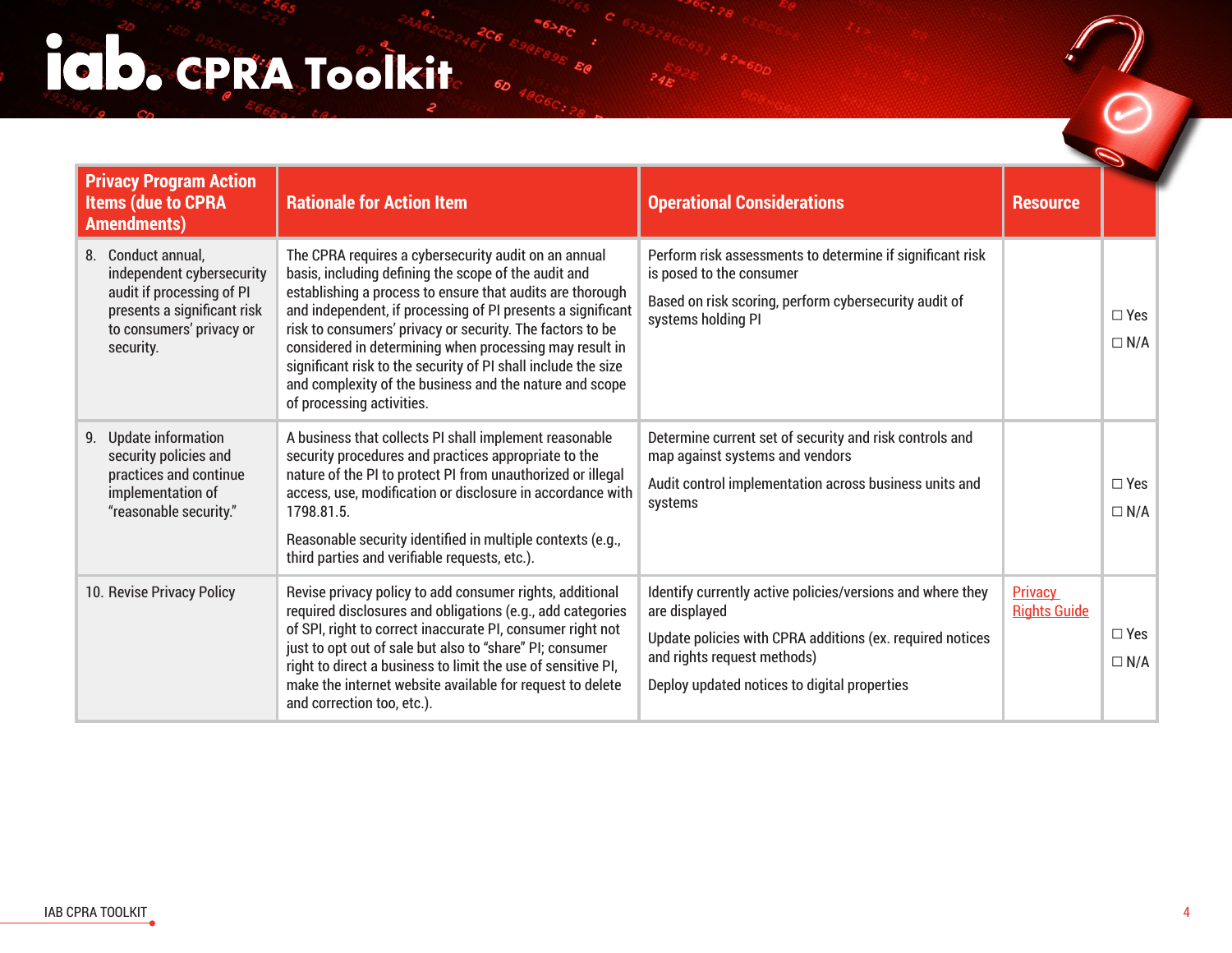## CPRA TOOKING SOF

| <b>Privacy Program Action</b><br><b>Items (due to CPRA</b><br><b>Amendments)</b> | <b>Rationale for Action Item</b>                                                                                                                                                                                                                                                                                                                                                                                                                                                                                                                                                                                                                                                                                                                                                                                                         | <b>Operational Considerations</b>                                                                                                                                                                                                                                                                                                                                                                                                                                                                                                                                                                                                                                               | <b>Resource</b>                   |                             |
|----------------------------------------------------------------------------------|------------------------------------------------------------------------------------------------------------------------------------------------------------------------------------------------------------------------------------------------------------------------------------------------------------------------------------------------------------------------------------------------------------------------------------------------------------------------------------------------------------------------------------------------------------------------------------------------------------------------------------------------------------------------------------------------------------------------------------------------------------------------------------------------------------------------------------------|---------------------------------------------------------------------------------------------------------------------------------------------------------------------------------------------------------------------------------------------------------------------------------------------------------------------------------------------------------------------------------------------------------------------------------------------------------------------------------------------------------------------------------------------------------------------------------------------------------------------------------------------------------------------------------|-----------------------------------|-----------------------------|
| 11. Revise Notice at Collection                                                  | <b>Revise "Notice at Collection" to include</b><br>• not just categories of PI (and SPI) to be collected<br>but also the purpose for which those categories are<br>collected or used and whether PI and SPI is "sold" or<br>"shared;" and<br>• the length of time the business intends to retain each<br>category of PI, including SPI, or if that is not possible,<br>the criteria used to determine such retention period.                                                                                                                                                                                                                                                                                                                                                                                                             | Map data collection points<br>Define purpose of data collection at collection points<br>Identify where data will be transferred to a third-party and<br>if this constitutes a share or sale<br>Ensure updated notices are deployed appropriately at data<br>sources                                                                                                                                                                                                                                                                                                                                                                                                             |                                   | $\square$ Yes<br>$\Box N/A$ |
| 12. Revise Notice of Right to<br>Opt-Out                                         | Revise CCPA opt-out language to include "the right to opt-<br>out of sale or sharing" and to limit the use of sensitive PI<br>Change the link of the internet homepage to Do Not Sell<br>or Share My PI and add a link on the internet home page<br>"Limit the use of my SPI"<br><b>OR</b><br>Include only one link if such link easily allows consumer<br>to opt-out of sale of sharing of PI and to limit the use or<br>disclosure of SPI<br><b>OR</b><br>If the business can provide an opt out through an opt<br>out preference signal sent with the consumer's consent<br>by a platform, technology or mechanism based on<br>technical specifications set forth in regulations (and a<br>business can provide a link to a webpage that enable the<br>consumer to consent to the business ignoring the opt-<br>out preference signal | Determine how data is being transferred to third-parties<br>(ex. client-side vs server side, specific tech involved)<br>Determine scope of selling, sharing, and processing<br>sensitive PI.<br>Determine how consumers are being digitally identified<br>(ex. anonymous/device-based vs identified/authenticated)<br>Implement scripting to capture user enabled privacy<br>signals (ex. GPC)<br>Implement technology to capture user's request and<br>tie it to relevant technologies for request enforcement<br>(ex. toggle on a website to disable third-party tracking<br>technologies, a web form to capture user email and tie to<br>downstream systems processing data) | Opt-Out of<br>Sale/Share<br>Guide | $\Box$ Yes<br>$\Box N/A$    |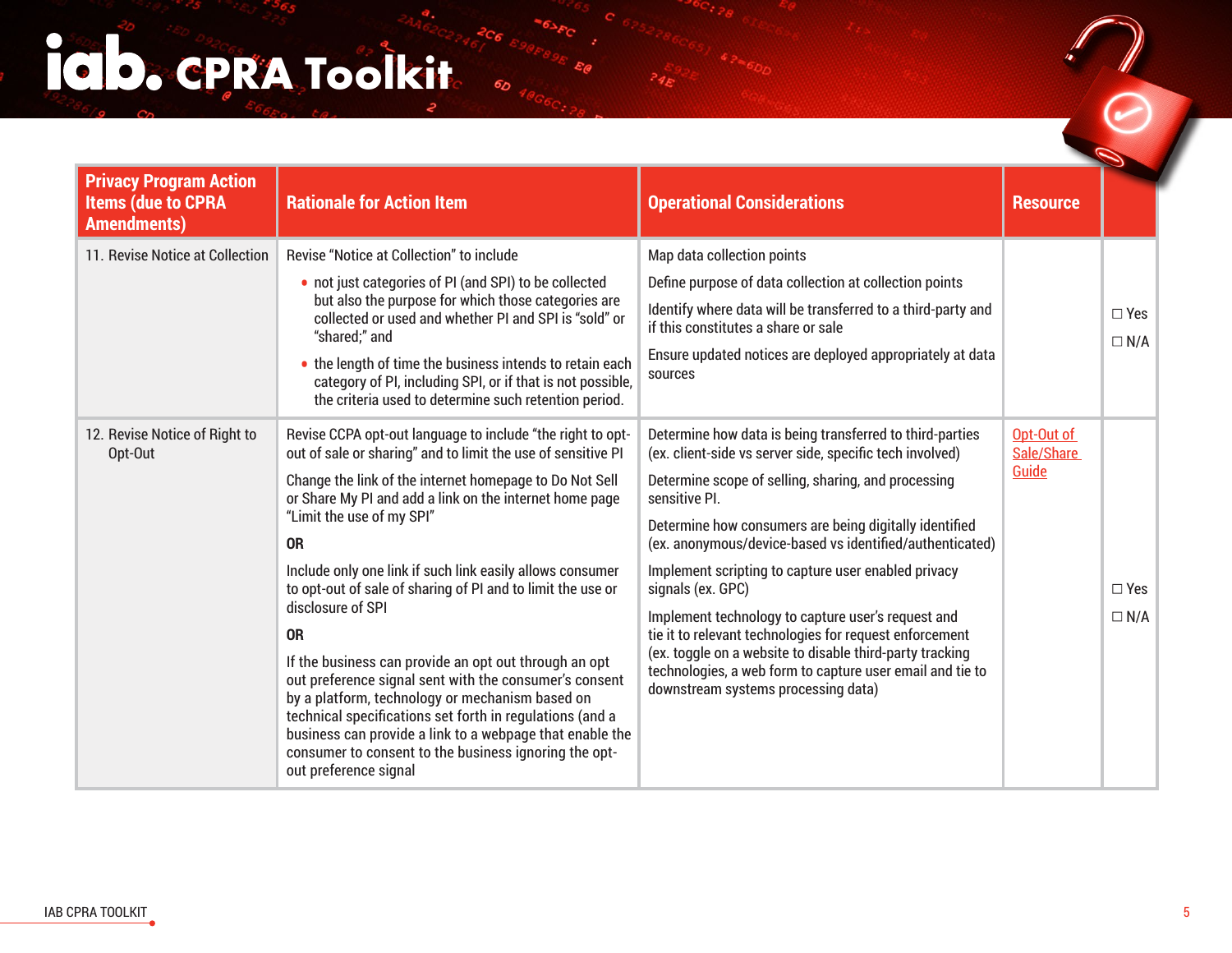# COCPRA TOOKING SO

| <b>Privacy Program Action</b><br><b>Items (due to CPRA</b><br><b>Amendments)</b>                                                                                                                                                            | <b>Rationale for Action Item</b>                                                                                                                                                                                                                                                                                                                                                                                                                                                                                                                                                                                                                                                                                                                                                                                                         | <b>Operational Considerations</b>                                                                                                                                                                                                                                                            | <b>Resource</b> |                          |
|---------------------------------------------------------------------------------------------------------------------------------------------------------------------------------------------------------------------------------------------|------------------------------------------------------------------------------------------------------------------------------------------------------------------------------------------------------------------------------------------------------------------------------------------------------------------------------------------------------------------------------------------------------------------------------------------------------------------------------------------------------------------------------------------------------------------------------------------------------------------------------------------------------------------------------------------------------------------------------------------------------------------------------------------------------------------------------------------|----------------------------------------------------------------------------------------------------------------------------------------------------------------------------------------------------------------------------------------------------------------------------------------------|-----------------|--------------------------|
| 13. Other Suggested Internal<br><b>Policies and Procedures:</b><br>• Mechanism to obtain<br>opt-in consent for selling<br>and sharing private<br>information of minors<br>• Training Program<br>• Confidential Record of<br><b>Deletion</b> | Ensure opt-in consent is obtained for selling or sharing<br>of personal information of minors under 16 and opt-in<br>consent of parents/quardians is obtained for minors<br>under 13.<br>Ensure that all individuals responsible for handling<br>consumer inquiries about the business's privacy<br>practices or the business's compliance with this title are<br>informed of all requirements in Sections 120, 121 and<br>135 and how to direct consumers to exercise their rights<br>under those sections.<br>The business may maintain a confidential record of<br>deletion requests solely for the purpose of preventing the<br>personal information of a consumer who has submitted<br>a deletion request from being sold, for compliance<br>with laws, or for other purposes solely to the extent<br>permissible under this title. | Identity mechanisms to detect the age of minors.<br>Identify individuals participating in the request process<br>(privacy, customer care, IT admins, etc)<br>Provide process specific training to individuals<br>Ensure rights requests are automatically recorded in an<br>auditable format |                 | $\Box$ Yes<br>$\Box N/A$ |